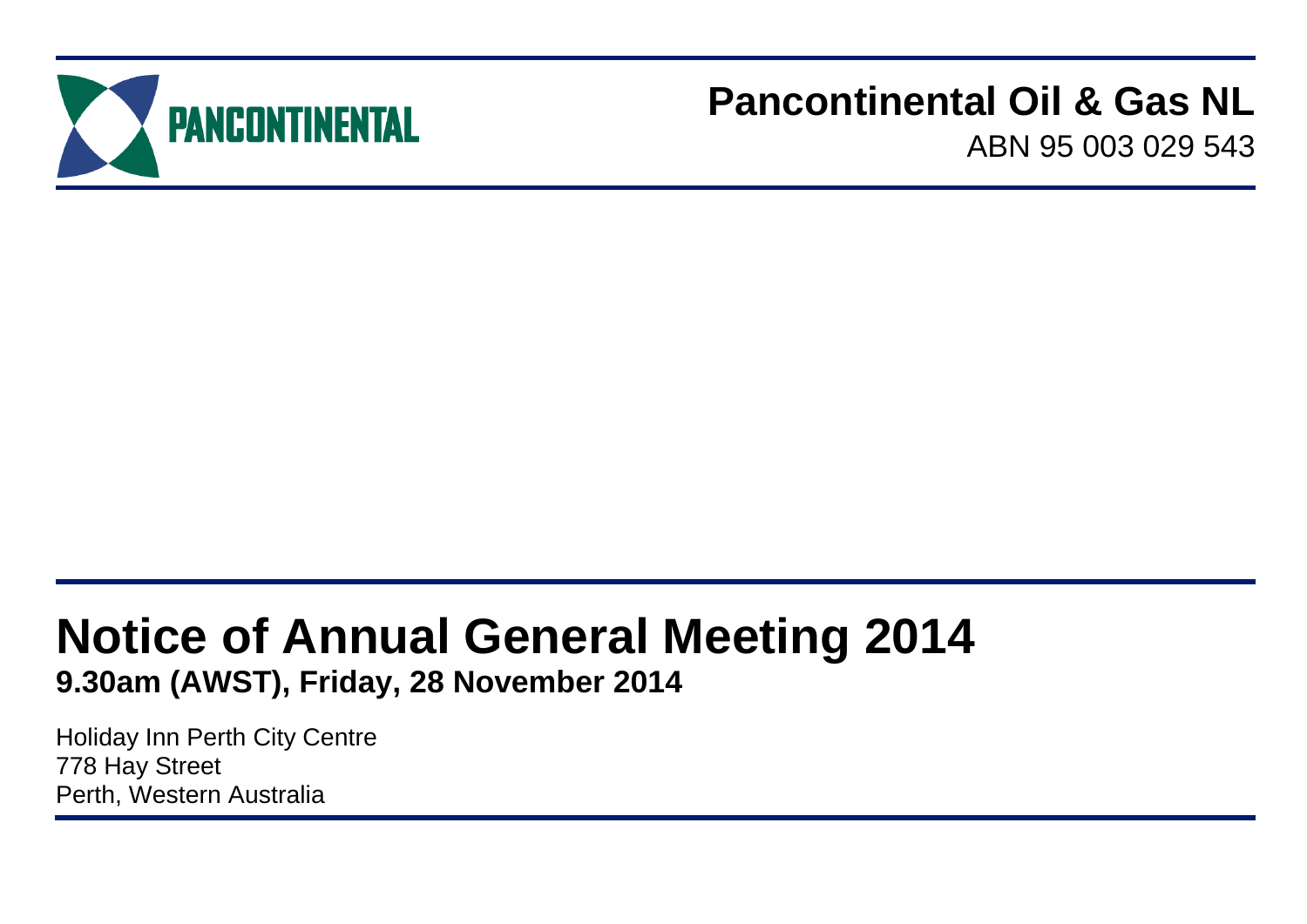### **Pancontinental Oil & Gas NL NOTICE OF MEETING 2014**

The 2014 Annual General Meeting of Pancontinental Oil & Gas NL (**Pancontinental** or the **Company**) will be held at the Holiday Inn Perth City Centre, 778 Hay Street, Perth, Western Australia at **9.30am (AWST)**, **Friday**, **28 November 2014.**

| <b>Type of</b><br><b>Voting restrictions</b><br>and further information<br>resolution<br><b>Items of business</b> |                                                          |                                                                                                                                                                                                                                                                                                                                                                                      |                        |        |  |
|-------------------------------------------------------------------------------------------------------------------|----------------------------------------------------------|--------------------------------------------------------------------------------------------------------------------------------------------------------------------------------------------------------------------------------------------------------------------------------------------------------------------------------------------------------------------------------------|------------------------|--------|--|
|                                                                                                                   | <b>ORDINARY BUSINESS</b>                                 |                                                                                                                                                                                                                                                                                                                                                                                      |                        |        |  |
| $1_{-}$                                                                                                           | <b>Discussion of financial statements</b><br>and reports | To receive and consider the Financial Report, Directors' Report and Auditor's<br>Report for the year ended 30 June 2014.                                                                                                                                                                                                                                                             | Not applicable         | Page 3 |  |
|                                                                                                                   | 2. Adoption of Remuneration Report                       | To receive and adopt the remuneration report for the year ended 30 June<br>2014.                                                                                                                                                                                                                                                                                                     | Non-binding            | Page 3 |  |
| 3.                                                                                                                | <b>Re-election of Directors</b>                          |                                                                                                                                                                                                                                                                                                                                                                                      |                        |        |  |
|                                                                                                                   | <b>Ernest Anthony Myers</b><br>А.                        | That, for the purposes of rule 11.7 of the Constitution and for all other<br>purposes, Mr Ernest Anthony Myers retires by rotation, and being eligible, is<br>re-elected as a Director.                                                                                                                                                                                              | Ordinary<br>Resolution | Page 3 |  |
|                                                                                                                   | В.<br><b>Anthony Robert Frederick Maslin</b>             | That, for the purposes of rule 11.7 of the Constitution and for all other<br>purposes, Mr Anthony Robert Frederick Maslin retires by rotation, and being<br>eligible, is re-elected as a Director.                                                                                                                                                                                   | Ordinary<br>Resolution | Page 3 |  |
| <b>SPECIAL BUSINESS</b>                                                                                           |                                                          |                                                                                                                                                                                                                                                                                                                                                                                      |                        |        |  |
|                                                                                                                   | 4. Approval of 10% placement capacity                    | That, for the purposes of Listing Rule 7.1A and for all other purposes,<br>approval is given for the issue of equity securities in the Company totalling up<br>to 10% of the issued capital of the Company at the time of issue, calculated<br>in accordance with the formula prescribed in Listing Rule 7.1A.2 and on the<br>terms and conditions set out in the Explanatory Notes. | Special<br>Resolution  | Page 4 |  |

**Terms used in this Notice and the Explanatory Notes are defined in the glossary on page 6.**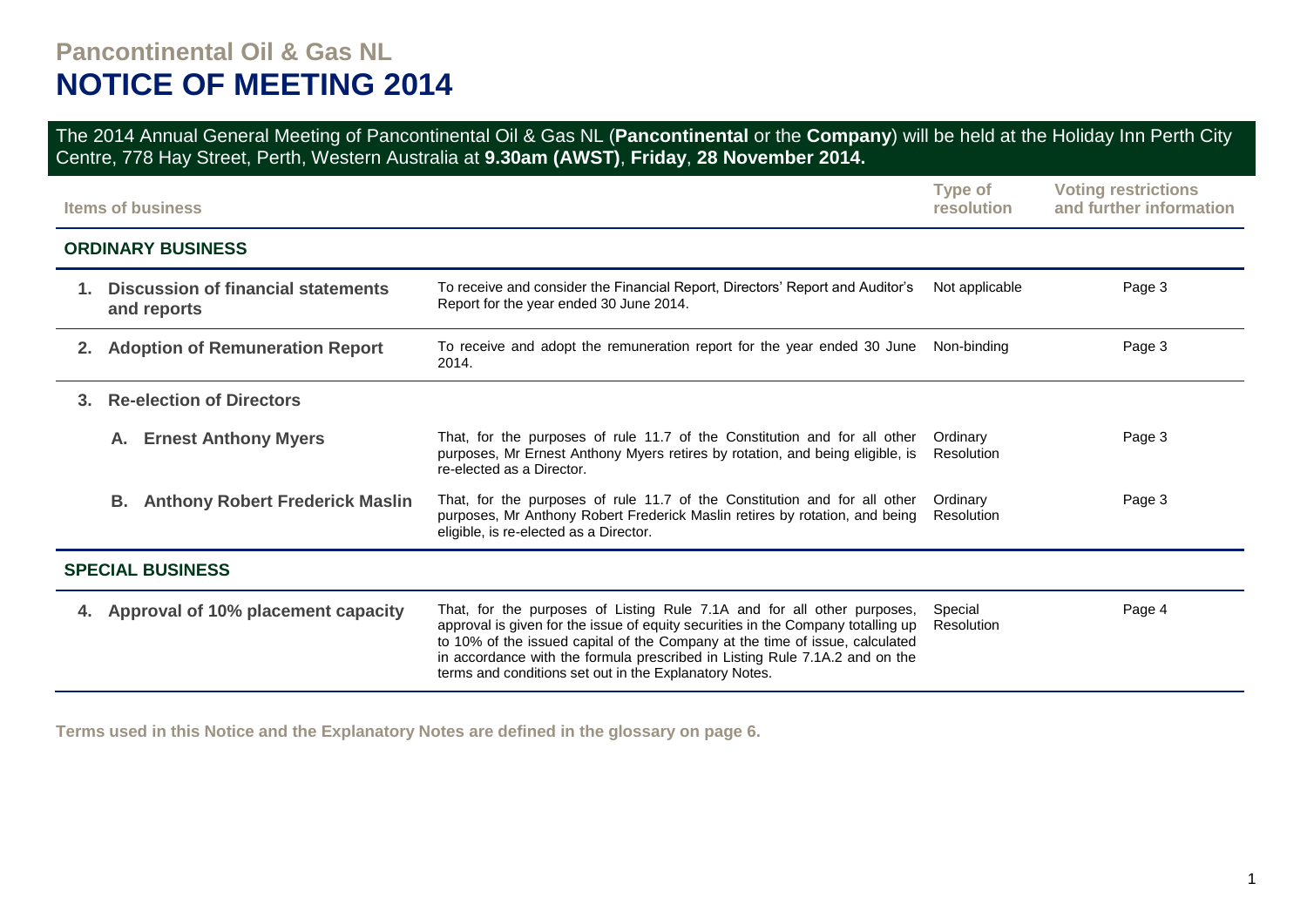### **Pancontinental Oil & Gas NL NOTICE OF MEETING 2014**

#### **VOTING**

#### **Voting Record Date**

Shareholders recorded on the Company's register of members at 5.00pm (AWST) on Wednesday, 26 November 2014 will be entitled to vote at the AGM.

#### **Becoming a Shareholder**

Shareholders who become registered Shareholders after the date of dispatch of this Notice and who wish to vote at the AGM by proxy should call +61 8 9227 3220 to request a Proxy Form.

Shareholders who become beneficial shareholders of Shares by acquiring Shares after the date of dispatch of this Notice and who wish to vote at the AGM by proxy should contact their broker or intermediary for instructions on how to do so.

#### **How to vote**

Shareholders can vote in one of two ways:

- by attending the AGM and voting; or
- by appointing a proxy to attend and vote on their behalf.

The voting prohibitions and exclusions for each Item are set out in the Explanatory Notes to this Notice.

Shareholders are asked to arrive at the venue 30 minutes prior to the time designated for the AGM, if possible, so that the Company may check their Shareholding against the Company's share register and note attendances.

#### **PROXY FORMS**

#### **Proxy Form**

Enclosed with this Notice is a personalised Proxy Form. The Proxy Form allows Shareholders not attending the AGM to either lodge their vote directly or appoint a proxy to vote on their behalf.

If you hold Shares in more than one capacity, please be sure to complete the Proxy Form relevant to each holding.

#### **Appointing proxies**

Shareholders who are entitled to attend and vote at the AGM may appoint a proxy to act generally at the AGM on their behalf, and to vote.

To appoint a proxy, the attached Proxy Form should be completed and lodged in accordance with the instructions on that form. A proxy or nominee need not be a Shareholder of the Company.

A Shareholder entitled to attend and vote can appoint up to two proxies, and should specify the proportion or number of votes each proxy or nominee is appointed to exercise.

If no proportion or number is specified, each proxy or nominee may exercise half of the Shareholder's votes. If you wish to appoint two proxies or two nominees, please call +61 8 9227 3220 and request an additional Proxy Form.

Any directed proxies that are not voted on a poll at the AGM will automatically default to the Chair, who is required to vote proxies as directed.

A corporate Shareholder or proxy must appoint a person as its corporate representative.

#### **Appointing the Chair as your proxy**

Any proxy given to:

- a member of the Company's Key Management Personnel **other than the Chair**; or
- their Closely Related Parties (including a spouse, dependent, and other close family members, as well as any companies they control)**,**

for Item 2 will not be counted unless the Shareholder directs how the proxy is to vote.

Any undirected proxy given to the Chair for Item 2 by a Shareholder entitled to vote on that Item will be voted by the Chair in favour of that Item in accordance with the express authorisation on the Proxy Form.

The Chair intends to vote all valid undirected proxies for all other Items in favour of those Items, subject to the voting prohibitions and exclusions set out in this Notice.

#### **Power of attorney and corporate representatives**

If the Proxy Form is signed by an attorney, the power of attorney or a certified copy must be sent with the Proxy Form.

A body corporate member or proxy may elect to appoint a representative, rather than a proxy. In such circumstances, written proof of the representative's appointment must be lodged with, or presented to, the Company before the AGM.

A body corporate appointed as a proxy must also lodge a Certificate of Appointment of a Corporate Representative.

#### **LODGING PROXY FORMS**

#### **Deadline**

Proxy Forms must be received by 9.30am (AWST) on Wednesday, 26 November 2014.

#### **How to lodge Proxy Forms**

You can lodge your Proxy Forms:

**Mail**: to the Company at 288 Stirling Street, Perth, WA 6000.

**Facsimile**: to the Company on +61 8 9227 3211.

Further details on how to lodge your Proxy Form can be found on the Proxy Form.

#### **ENQUIRIES**

Shareholders are invited to contact the Company Secretary by email at [info@pancon.com.au](mailto:info@pancon.com.au) or by telephone on +61 8 9227 3220 if they have any queries in respect of the matters set out in these documents.

#### **By order of the Board of Directors**

HHetwell

**Vesna Petrovic**

**Company Secretary** 28 October 2014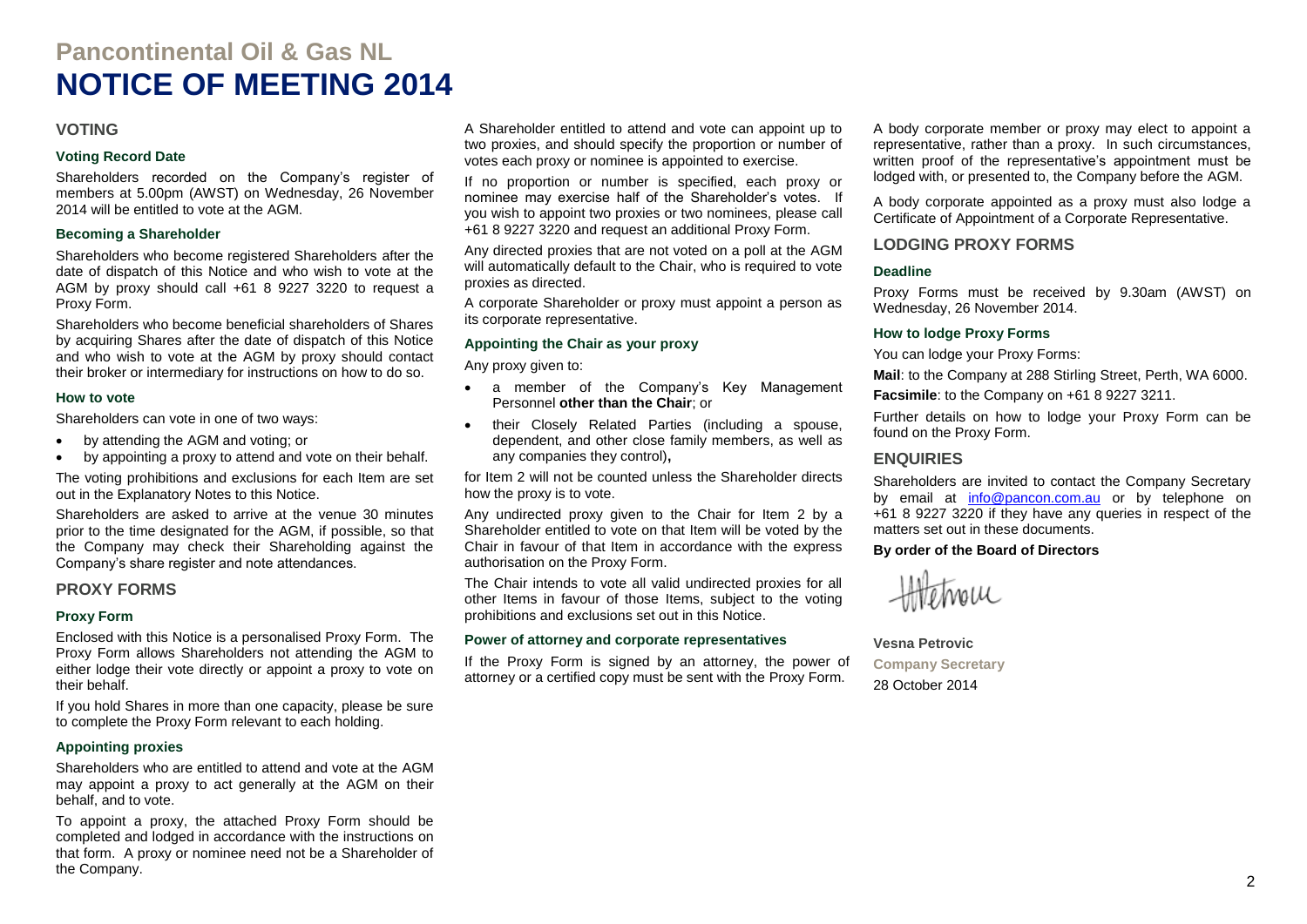### **Pancontinental Oil & Gas NL EXPLANATORY NOTES**

#### **ITEM 1 - DISCUSSION OF FINANCIAL STATEMENTS AND REPORTS**

In accordance with the Corporations Act, Shareholders will have a reasonable opportunity to ask questions concerning the Company's Annual Report, which includes the Company's Financial Report, Directors' Report and Auditor's Report for the year ended 30 June 2014.

A copy of the Company's Annual Report is available on its website at [www.pancon.com.au](http://www.pancon.com.au/) or through ASX at [www.asx.com.au.](http://www.asx.com.au/)

The Company's auditor, Rothsay Chartered Accountants, will be present at the AGM and Shareholders will have an opportunity to ask the auditor questions in relation to the conduct of the audit, the Auditor's Report, the Company's accounting policies, and the independence of the auditor.

The auditor will also respond to any written questions provided these are submitted to the Company no later than five business days prior to the AGM.

There is no requirement for Shareholders to approve the Company's Annual Report.

#### **ITEM 2 – ADOPTION OF REMUNERATION REPORT**

#### **Background**

The Remuneration Report for the financial year ended 30 June 2014 is set out in the Company's Annual Report.

The Remuneration Report sets out the Company's remuneration arrangements for Directors, including the Chief Executive Officer / Executive Director and executive staff.

The Chair will allow a reasonable opportunity for Shareholders to ask questions about, or make comments on, the Remuneration Report at the AGM. Shareholders will then be asked to vote on the Remuneration Report.

The vote is advisory only and does not bind the Company or its Directors. The Company's Board will consider the outcome of the vote and comments made by Shareholders on the Remuneration Report at the AGM when reviewing the Company's remuneration policies.

#### **Spill resolution**

If 25% or more of votes that are cast are voted against the adoption of the Remuneration Report at two consecutive

annual general meetings, Shareholders must vote at the second of those annual general meetings on a resolution to hold another meeting within 90 days, at which all of the Directors (other than the Executive Director/Chief Executive Officer) must stand for re-election.

At the 2013 annual general meeting, over 75% of votes received approved the adoption of the remuneration report.

#### **Board recommendation**

The Board unanimously recommends that Shareholders vote **in favour** of the adoption of the Remuneration Report.

The Chair intends to vote undirected proxies in favour of Item 2.

#### **Voting prohibitions**

In accordance with the Corporations Act, a vote on Item 2 must not be cast (in any capacity) by or on behalf of a member of the Key Management Personnel or their Closely Related Parties.

The prohibition will not apply if the vote is cast as a proxy for a person who is entitled to vote, where:

- the Proxy Form specifies how the proxy is to vote on Item 2; or
- the proxy is the Chair, who may vote on Item 2 in accordance with the express authorisation on the Proxy Form.

#### **ITEMS 3A AND 3B – RE-ELECTION OF DIRECTORS**

Mr Ernest Anthony Myers and Mr Anthony Robert Frederick Maslin are standing for re-election and will retire in accordance with rule 11.7 of the Constitution and, being eligible, offer themselves for re-election as Directors. Their relevant skills and experience are summarised in this section.

#### **Board recommendation**

The Board (other than the relevant Director in relation to his own re-election) recommends that Shareholders vote **in favour** of the re-election of Mr Myers and Mr Maslin.

The Chair intends to vote undirected proxies in favour Items 3A and 3B.

**Mr Ernest Anthony Myers (***CPA***)**

#### **Term of office**

Appointed as Director in 2009, Company Secretary between 2004- 2010

**Independent**

No

#### **Skills and experience**

Mr Myers has over 30 years' experience in senior management in the exploration and resources industry. He is an accountant and a member of CPA Australia. Mr Myers has been heavily involved in the day to day management of the Company and all fundraising initiatives. He has extensive experience in exploration and operational issues, particularly in Kenya, Tanzania, Namibia and Eritrea.

#### **Interests in the Company**

400,715 Shares and 750,000 options held by Pinegold Enterprises Pty Ltd, of which Mr Myers is director.



#### **Term of office**

Appointed in 2010

**Independent**

Yes

#### **Skills and experience**

Mr Maslin is an ex-stockbroker with corporate experience in both management and promotion, along with an extensive understanding of financial markets. Mr Maslin has been instrumental in the capital raisings and promotion of several resource development companies. Mr Maslin is also managing director of ASX-listed Buxton Resources Ltd.

#### **Interests in the Company**

14,583 Shares and 500,000 options held directly.

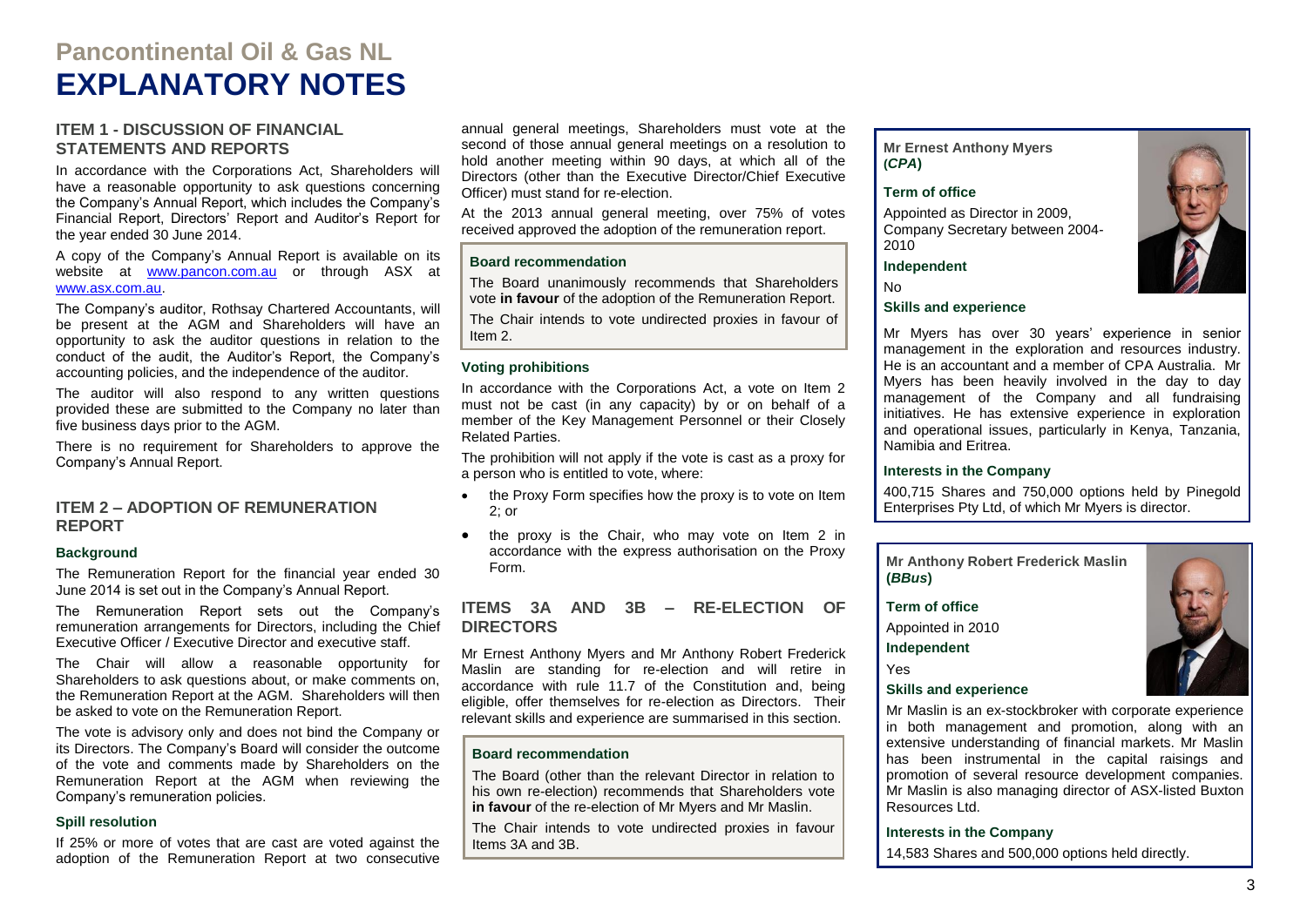#### **ITEM 4 – APPROVAL OF 10% PLACEMENT CAPACITY**

The Company seeks Shareholder approval under Listing Rule 7.1A to increase the Company's capacity to issue equity securities equivalent to 10% of the Company's ordinary securities in the 12 months proceeding the AGM (**10% Capacity**).

The 10% Capacity would be in addition to the existing capacity to issue equity securities equivalent to 15% of the Company's ordinary securities. **of issue**

#### **Purpose of approval**

Shareholder approval is being sought to provide the Company with the maximum flexibility to raise funds by issuing equity securities without the need for further Shareholder approval.

If the 10% Capacity is not approved, the Company may be required to obtain Shareholder approval at the time of an issue of securities, which may limit the Company's ability to take advantage of opportunities to raise equity capital.

Under Listing Rule 7.1A the Company must obtain Shareholder approval at the AGM to issue equity securities equivalent to 10% of the Company's ordinary securities in the 12 months following the approval.

The 10% Capacity must be approved by a Special Resolution, requiring approval of 75% of the votes cast by Shareholders present and eligible to vote (in person, by proxy, by attorney or, in the case of a corporate Shareholder, by a corporate representative).

The number of equity securities issued under the 10% Capacity will be determined in accordance with the formula set out in Listing Rule 7.1A.2.

#### **Details of the 10% Capacity**

- **Minimum**
- **issue price** the 10% Capacity at a price less than 75% of The Company will not issue securities under the VWAP for the securities in the same class, calculated over the 15 ASX trading days immediately before:
	- the date on which the price at which the securities are to be issued is agreed; or
	- if the securities are not issued within five trading days of the date in paragraph above, the date on which the securities are issued.

**Date of**  The 10% Capacity will expire on the earlier of:

28 November 2015; or

**issue**

• the date Shareholders approve a significant change to the nature or scale of the Company's activities under Listing Rule 11.1.2 or a disposal of the Company's main undertaking under Listing Rule 11.2.

**Purpose**  Shares may be issued for:

- cash consideration, to use the funds raised for exploration activities on the Company's African projects, the acquisition of new permits and for general working capital purposes; and
- non-cash consideration for the acquisition of new assets or resources. In such circumstances the Company may comply with the minimum issue price limitation under Listing Rule 7.1A.3 and will provide a valuation of the non-cash consideration as required by Listing Rule 7.1A.3.

The Company will comply with its disclosure obligations under Listing Rules 3.10.5A and 7.1A.4 in relation to any issue of securities under the 10% Capacity.

- **Allocation policy** The Company's allocation policy is dependent on the prevailing market conditions at the time of any proposed issue pursuant to the 10% Capacity. The identity of allottees will be determined on a case-by-case basis having regard to factors which may include:
	- the methods of raising funds which are available to the Company, including the time and market exposure associated with the various methods of raising capital applicable at the time of the raising;
	- the effect of an issue on the control of the Company;
	- the financial situation and solvency of the Company; and
	- advice from corporate, financial and broking advisers.

As at the date of this Notice, the allottees have not been determined. They may, however, include substantial Shareholders and/or new Shareholders who are not related parties or associates of a related party of the Company.

**Previous approval** At the Company's 2013 annual general<br>meetings, Shareholders approved the meetings, Shareholders approved the Company's capacity to issue equity securities equivalent to 10% of the Company's ordinary

> The approval given at the 2013 annual general meeting will expire on 22 November 2014.

> As at the date of this Notice, the Company has not issued any securities under this additional capacity.

#### **Is there a risk of economic and voting dilution to you?**

securities.

There is a risk of economic and voting dilution to the ordinary security holders of the Company. There is a specific risk that:

- the market price for the Company's Shares may be significantly lower on the date of the issue than it is on the date of the AGM; and
- the securities may be issued at a price that is at a discount to the market price for the Company's Shares on the issue date,

which may have an effect on the amount of funds raised by the issue of the securities.

In addition to the current issued capital and market price, the table below shows the economic and voting dilution effect in circumstances where the issued capital has doubled and the market price of the Shares has halved.

The table also shows additional scenarios in which the issued capital has increased (by both 50% and 100%) and the market price of the Shares has decreased by 50% and increased by 100%.

| <b>Shares on</b><br>issue             | <b>Shares</b><br>issued            | <b>Capital raised</b>                               |                                             |                                                      |
|---------------------------------------|------------------------------------|-----------------------------------------------------|---------------------------------------------|------------------------------------------------------|
|                                       | 10% voting<br>dilution<br>(Shares) | At 50%<br>decrease in<br>market<br>price<br>\$0.023 | At<br>current<br>market<br>price<br>\$0.046 | At 100%<br>increase<br>in market<br>price<br>\$0.092 |
| <b>Current</b><br>1,150,994,096       | 115.099.410                        | \$2.647.286                                         | \$5.294.573                                 | \$10.589.146                                         |
| 50% increase<br>1.726.491.144<br>100% | 172,649,114 \$3,970,930            |                                                     | \$7.941.859                                 | \$15,883,719                                         |
| increase<br>2,301,988,192             | 230.198.819                        | \$5,294,573                                         | \$10,589,146                                | \$21.178.291                                         |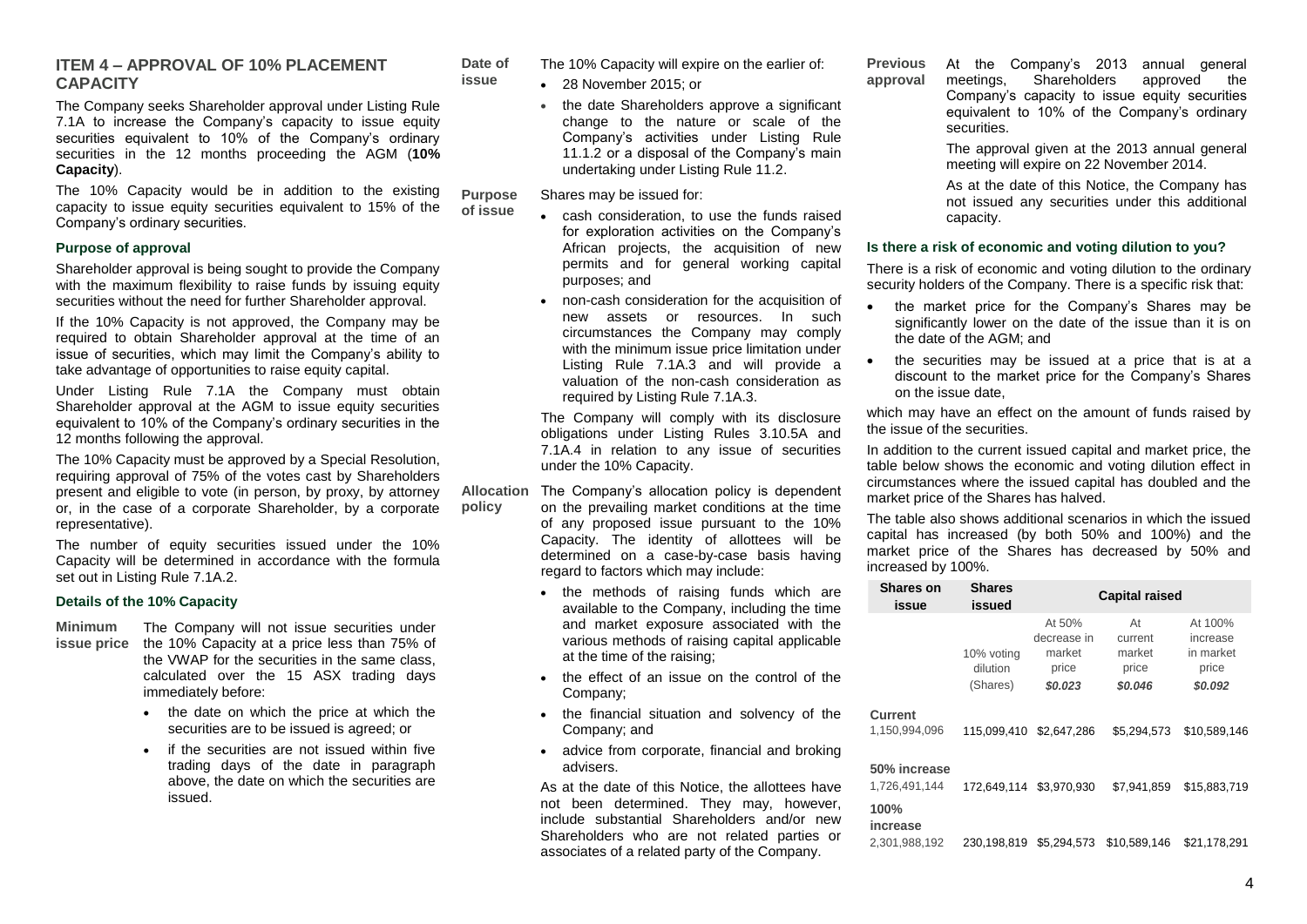### **Pancontinental Oil & Gas NL EXPLANATORY NOTES**

#### **Assumptions and explanations**

- 1. The market price is \$0.046, based on the closing price of the Shares of ASX on 21 October 2014.
- 2. The Company issues the maximum number of equity securities available under the 10% Capacity.
- 3. No options of other securities are exercised into Shares before the date of the issue of the equity securities.
- 4. The 10% voting dilution reflects the aggregate percentage dilution against the issued share capital at the time of issue.
- 5. The table does not show an example of dilution that may be caused to a particular Shareholder (taking into account that Shareholder's holding at the date of the AGM).
- 6. The table does not show the effect of issues under the 15% share issue capacity under the Listing Rules.
- 7. The issue of securities under the 10% Capacity consists only of Shares.
- 8. The issue price of the 10% Capacity used in the table does not take into account discount to market price (if any).

#### **Has the Company made or proposed any issues in the last 12 months?**

The Company has not issued any equity securities in the 12 month period preceding the date of this Notice .

#### **Voting exclusions**

The Company will disregard any votes cast on Item 4 by or on behalf of (including by proxy) a person who might participate in the proposed issue and any person who might obtain a benefit (except a benefit solely in the capacity of a holder of Shares) if Item 4 is passed, and any associates of those persons.

However, the Company need not disregard a vote if the vote is cast as proxy for a person who is entitled to vote:

- in accordance with the directions on the Proxy Form; or
- the Chair in accordance with a direction on the Proxy Form to vote as the proxy decides.

The persons eligible to participate in a proposed issue (if any) are not known by the Company at the date of the Notice. Accordingly, no Shareholders are currently excluded from voting on Item 4 .

#### **Board recommendation**

The Board unanimously recommends Shareholders vote **in favour** of granting the Company the additional equity raising capacity equivalent to 10% of the Company's ordinary securities .

The Chair intends to vote undirected proxies in favour of Item 4 .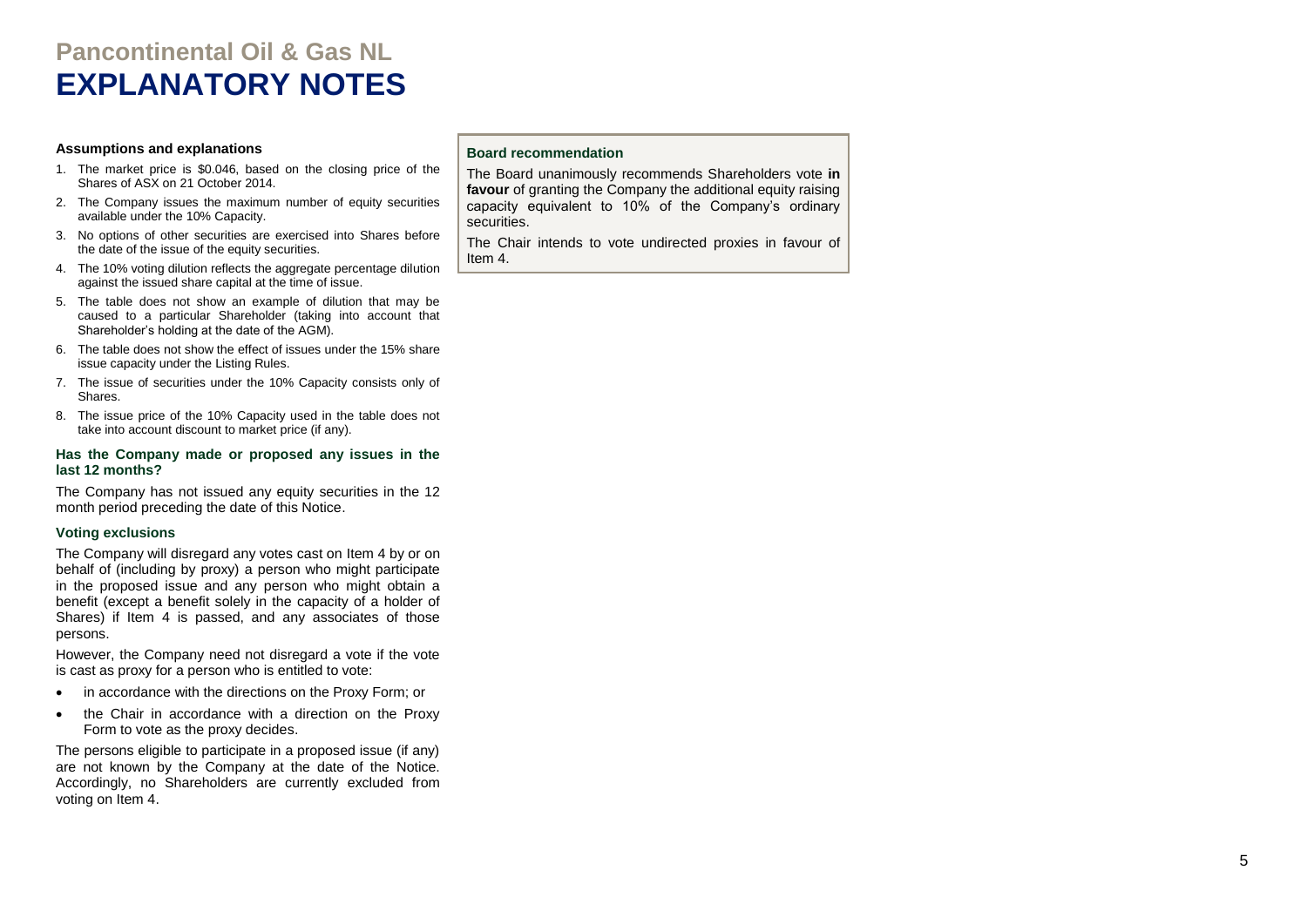### **Pancontinental Oil & Gas NL GLOSSARY**

| 10% Capacity         | The additional 10% Share capital<br>the Company may issue on top of<br>the existing right to issue equity<br>securities equivalent to 15% of the<br>Company's Shares, subject to                                           | <b>Closely</b><br><b>Related Party</b>       | A closely related party, meaning a<br>spouse or child of the member; a<br>child of the member's spouse, a<br>dependent of the member or the<br>member's spouse; anyone else who | <b>Listing Rules</b><br>Notice or<br>Notice of<br><b>Meeting</b>                                      | The listing rules of the ASX.<br>The Notice of Meeting and the<br><b>Explanatory Notes.</b> |                                                  |
|----------------------|----------------------------------------------------------------------------------------------------------------------------------------------------------------------------------------------------------------------------|----------------------------------------------|---------------------------------------------------------------------------------------------------------------------------------------------------------------------------------|-------------------------------------------------------------------------------------------------------|---------------------------------------------------------------------------------------------|--------------------------------------------------|
|                      | Shareholder approval.                                                                                                                                                                                                      |                                              | is one of the member's family and                                                                                                                                               | Ordinary<br><b>Resolution</b>                                                                         | A resolution that must be passed by<br>at least 50% of the votes cast by                    |                                                  |
| A\$ or \$            | Australian dollars.                                                                                                                                                                                                        |                                              | may be expected to influence the<br>member or be influenced by the<br>member in the member's dealings<br>with the Company; or a company<br>the member controls.                 |                                                                                                       | Shareholders being in favour of the<br>resolution.                                          |                                                  |
| Annual Report        | The financial report,<br>Directors'                                                                                                                                                                                        |                                              |                                                                                                                                                                                 |                                                                                                       |                                                                                             |                                                  |
|                      | report and auditors report for the<br>Company for the year ended 30                                                                                                                                                        |                                              |                                                                                                                                                                                 | <b>Proxy Form</b>                                                                                     | The proxy form included with this<br>Notice.                                                |                                                  |
| <b>AGM or Annual</b> | June 2014.<br>The Annual General Meeting of<br>Shareholders of the Company to be<br>held at Holiday Inn Perth City<br>Centre, 778 Hay Street, Perth,<br>Western Australia on Friday, 28<br>November 2014 at 9.30am (AWST), | <b>Company or</b><br><b>Pancontinental</b>   | Pancontinental Oil & Gas NL (ABN<br>95 003 029 543).                                                                                                                            | <b>Remuneration</b><br>Report                                                                         | The remuneration report forming<br>part of the Directors' report in the<br>Annual Report.   |                                                  |
| General<br>Meeting   |                                                                                                                                                                                                                            | <b>Constitution</b>                          | The Company's constitution.                                                                                                                                                     |                                                                                                       |                                                                                             |                                                  |
|                      |                                                                                                                                                                                                                            | <b>Corporations</b><br>Act                   | Corporations Act 2001 (Cth).                                                                                                                                                    | <b>Share</b>                                                                                          | A fully paid ordinary share in the<br>capital of the Company.                               |                                                  |
|                      |                                                                                                                                                                                                                            | <b>Director</b>                              | A director of the Company.                                                                                                                                                      | <b>Shareholder</b>                                                                                    | Any people holding a Share in the                                                           |                                                  |
|                      | or any adjournment thereof.<br>ASX Limited (ABN 98 008 624 691),<br>or as the context requires, the<br>financial market operated by it.                                                                                    | <b>Explanatory</b>                           | The Explanatory Notes attached to                                                                                                                                               | <b>Special</b><br><b>Resolution</b>                                                                   | Company's share register.                                                                   |                                                  |
| <b>ASX</b>           |                                                                                                                                                                                                                            | <b>Notes</b>                                 | the Notice of Meeting.                                                                                                                                                          |                                                                                                       | A resolution that must be passed by                                                         |                                                  |
|                      |                                                                                                                                                                                                                            | <b>Item</b>                                  | Each resolution set out in the Notice                                                                                                                                           |                                                                                                       | at least 75% of the votes cast by<br>Shareholders being in favour of the                    |                                                  |
| <b>AWST</b>          | Australian Western Standard Time.                                                                                                                                                                                          |                                              | of Meeting.                                                                                                                                                                     |                                                                                                       | resolution.                                                                                 |                                                  |
| Board                | The board of Directors of the<br>Company.                                                                                                                                                                                  | Key<br><b>Management</b><br><b>Personnel</b> |                                                                                                                                                                                 | Key management personnel, which<br>has the same meaning as in the<br>Australian accounting standards. | <b>Voting Record</b><br>Date                                                                | 5.00pm (AWST) on Wednesday, 26<br>November 2014. |
| Chair                | The chair of the Annual General<br>Meeting.                                                                                                                                                                                |                                              | Broadly, this includes those persons<br>with the authority for planning,                                                                                                        | <b>VWAP</b>                                                                                           | Volume Weighted Average Price.                                                              |                                                  |

any Directors.

directing and controlling the activities of the Company (whether directly or indirectly), and includes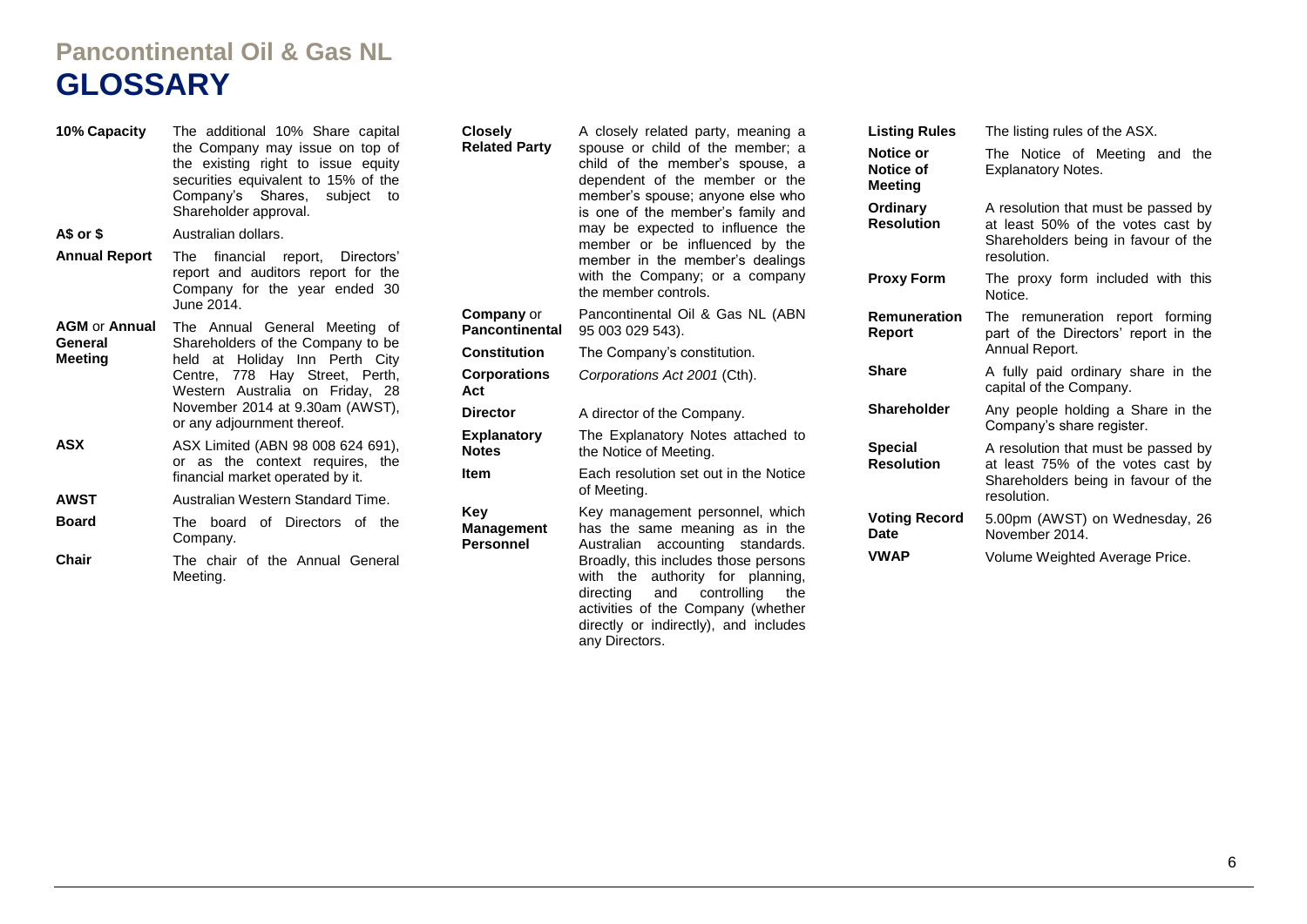### **Pancontinental Oil & Gas NL ABN 95 003 029 543**

### **PROXY FORM**

I/We being a member/s of **Pancontinental Oil & Gas NL** and entitled to attend and vote hereby appoint

| the Chair of |           |  |
|--------------|-----------|--|
| the AGM      | <b>OR</b> |  |
| (mark with   |           |  |
| an $'X'$ )   |           |  |

If you are not appointing the Chair of the AGM as your proxy please write here the full name of the individual or body corporate (excluding the registered securityholder) you are appointing as your proxy.

or failing the individual or body corporate named, or if no individual or body corporate is named, the Chair of the AGM, as my/our proxy at the **Annual General Meeting of Shareholders of Pancontinental Oil & Gas NL ABN 95 003 029 543 to be held at the Holiday Inn City Centre, 778 Hay Street, Perth, Western Australia on 28 November 2014 at 9:30am (AWST)**  and at any adjournment or postponement of that meeting, to act on my/our behalf and to vote in accordance with the following directions or if no directions have been given, as the proxy sees fit.

**Chair authorised to exercise proxies on remuneration related resolutions (Item 2):** Where I/we have appointed the Chair as my/our proxy (or the Chair becomes my/our proxy by default), I/we expressly authorise the Chair to exercise my/our proxy in respect of Item 2 (except where I/we have indicated a different voting intention below) and acknowledge that the Chair may exercise my/our proxy even though Item 2 is connected directly or indirectly with the remuneration of a member of Key Management Personnel.

**Important for Item 2 – If the Chair of the AGM is your proxy or is appointed as your proxy by default:** If you wish to give the Chair specific voting directions on Item 2, you should mark the appropriate box opposite Item 2 (directing your proxy to vote 'for', 'against' or to 'abstain' from voting). If you have appointed the Chair as your proxy (or the Chair becomes your proxy by default), and you do not mark the boxes above, you are expressly authorising the Chair to vote in favour of Item 2, as appropriate (see above).

The Chair of the AGM intends to vote all available proxies in favour of each Item.

| <b>ITEM</b> | <b>RESOLUTIONS</b>                         | <b>FOR</b> | <b>AGAINST</b> | <b>ABSTAIN</b> |  |
|-------------|--------------------------------------------|------------|----------------|----------------|--|
| 2           | Adoption of Remuneration Report            |            |                |                |  |
| 3A          | Re-election of Mr EA Myers as a Director   |            |                |                |  |
| 3B          | Re-election of Mr ARF Maslin as a Director |            |                |                |  |
| 4           | Approval of 10% placement capacity         |            |                |                |  |
| .2014       |                                            |            |                |                |  |

Please sign on the reverse of this form. If the member is a company, it must sign in accordance with its constitution.